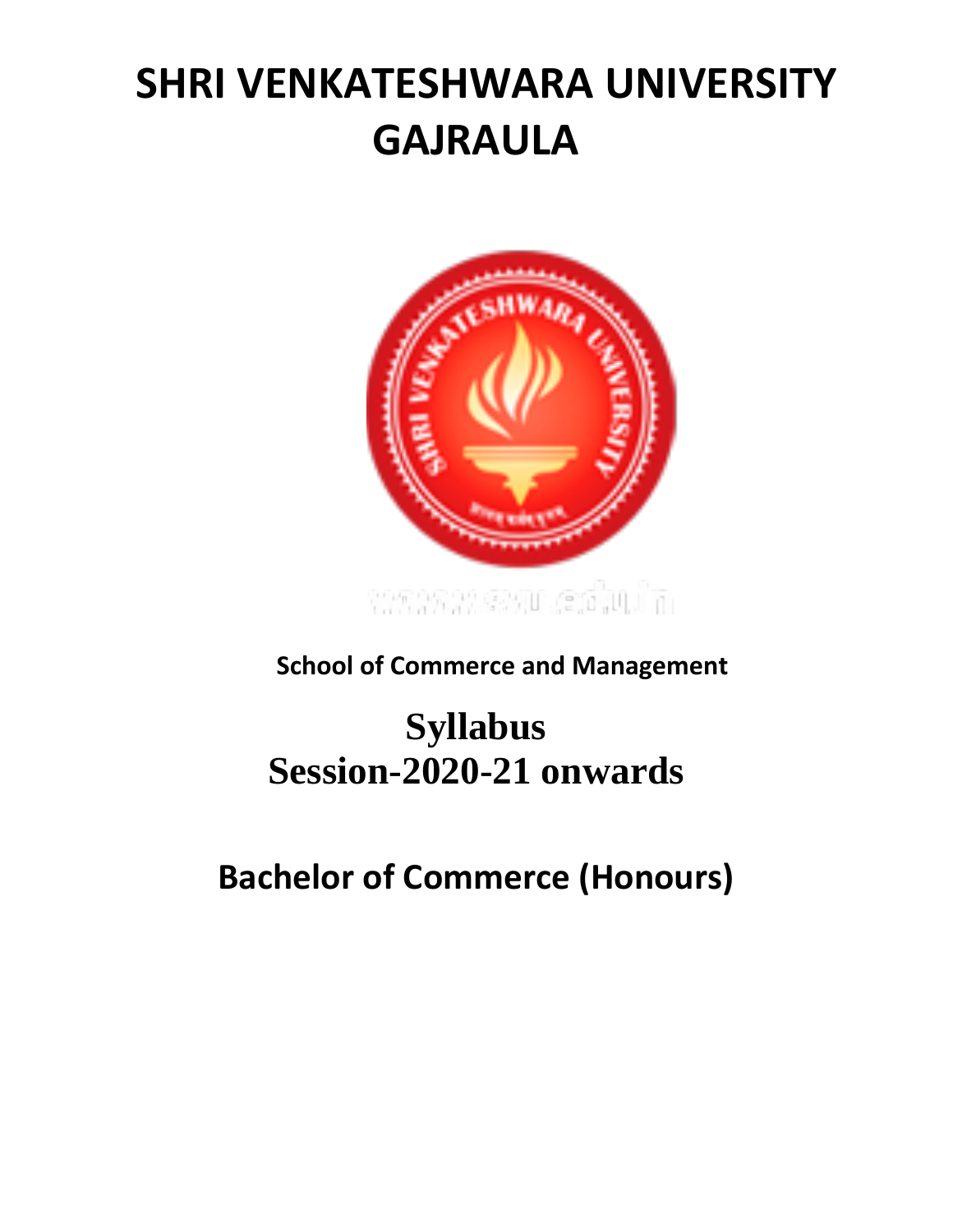# Shri Venkateshwara University, Gajraula

B. Com. Honours UG Semester Course w.e.f. 2020-21 PROGRAMME STRUCTURE B. Com.(H) (Semester Mode)

**Note: Each paper in all semesters will be of 100 Marks out of which 70 Marks will be for written examination and 30 Marks for internal assessment.** 

| Semester | No of Papers | Credit | Marks |
|----------|--------------|--------|-------|
|          |              | 20     | 400   |
| II       | .,           | 20     | 400   |
| III      | 5            | 28     | 500   |
| IV       | 5            | 28     | 500   |
|          |              | 24     | 400   |
| VI       |              | 24     | 400   |
| Total    | 28           | 144    | 2600  |

# **PROGRAM OBJECTIVE**

B.Com(H) is one of the most sought after career oriented professional programs offered at the master's level. A B.Com(H) degree opens up innumerable career options and opportunities to the aspiring managers both in India and abroad. A B.Com(H) program also prepares one to start a business of his/ her own in the capacity of an entrepreneur.

#### **Objectives:**

**Academic excellence**: Our primary objective is to enable every student to cope up with the latest developments in contemporary, national and global level through effective transaction of the curricular and co-curricular aspects.

**Professional Excellence:** The College motivates molds and prepares the students for positions of leadership in business organizations at the local, national and international levels.

**Total commitment:** The College is focused on the all -round development of the students' personality through proper education and exposure to the vast treasure of knowledge; sports facilities and by providing platforms for their socialization.

| S.N.                    | <b>Subject</b> | <b>Subject</b>                   |                                                  | <b>EVALUATION SCHEME</b> |                |                          |                                  |           |              |              |               |                |
|-------------------------|----------------|----------------------------------|--------------------------------------------------|--------------------------|----------------|--------------------------|----------------------------------|-----------|--------------|--------------|---------------|----------------|
|                         | Code           |                                  |                                                  |                          |                |                          | <b>SESSIONAL</b><br><b>EXAMS</b> |           | <b>ESE</b>   | <b>Total</b> | <b>Credit</b> |                |
|                         |                |                                  |                                                  | L                        | т              | ${\bf P}$                | CT                               | <b>TA</b> | <b>Total</b> |              |               |                |
| 1.                      | $HBC-101$      | Principles of<br>Management      |                                                  | 5                        | 2              | $\qquad \qquad -$        | 20                               | 10        | 30           | 70           | 100           | 6              |
| 2.                      | <b>HBC-102</b> | Financial<br>Accounting          |                                                  | 5                        | $\overline{2}$ | $\overline{\phantom{0}}$ | 20                               | 10        | 30           | 70           | 100           | 6              |
| 3.                      | <b>HBC-103</b> | <b>Business</b><br>Economics     |                                                  | 5                        | $\overline{2}$ | $\qquad \qquad -$        | 20                               | 10        | 30           | 70           | 100           | 6              |
| $\overline{\mathbf{4}}$ | <b>HBC-104</b> | <b>Business</b><br>Communication |                                                  | $\overline{2}$           |                | $\overline{\phantom{0}}$ | 20                               | 10        | 30           | 70           | 100           | $\overline{2}$ |
|                         |                | <b>Total</b>                     |                                                  | 12                       | 3              | $\blacksquare$           | 80                               | 40        | 120          | 280          | 400           | 20             |
| 5                       | <b>HBC-105</b> | <b>Unnat Bharat</b><br>Abhiyan   | Co-Curricular<br><b>Activities</b><br>(Non-CGPA) | $\overline{2}$           | 2              | $\qquad \qquad -$        | 20                               | 10        | 30           | 70           | 100           | 3              |

**First Year Course Structure Year: 1 Semester: I**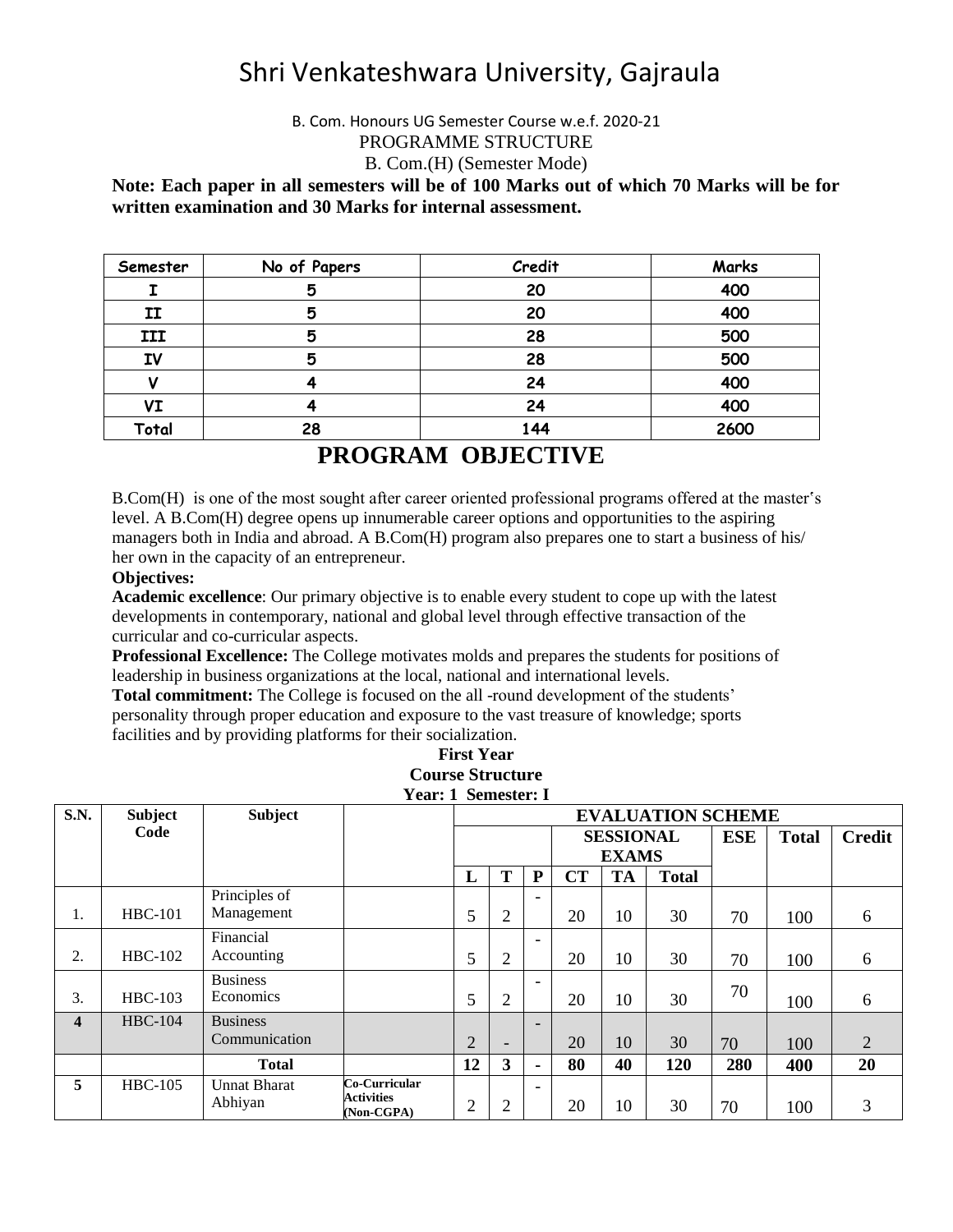#### **Semester Ist**

#### **Code-HBC-101 Principles of Management**

*Learning Objective :-* To provide a basis of understanding to the students with reference to working of business organization through the process of management. On completion of the syllabi the student will understand the basic principles of management - will acquaint himself with management process, functions and principles. Student will also get the idea about new developments in management.

# **Unit - I**

Introduction: Concept, Functions and Significance of Management.

#### **Unit - II**

Planning: Meaning, Objectives and Process of Planning, Management by Objectives, Decision Making- Concept, Types and Process.

### **Unit - III**

Organizing: Meaning, Objectives, Significance, Principles and forms of organization. Centralization and decentralization of Authority, Staffing- Meaning, Significance and Process. **Unit – IV**

Directing: Nature, Importance, Principles, Coordinating – nature, Importance and Principles, Communication - Meaning, types and Process. Motivation – Meaning and Definition, Importance, Types, Leadership –Meaning and Definition, Principles, Importance and Types of Leadership.

#### **Unit - V**

Controlling: Meaning, Objectives, Importance, Limitations, Principles and Process of Controlling.

### *Learning Outcomes*

- 1. Evaluate the global context for taking **managerial** actions of planning, organizing and controlling.
- 2. Assess global situation, including opportunities and threats that will impact management of an organization.

3.Integrate **management principles** into **management** practices.

# **Suggested Readings:-**

- 1 Saxena, S.C. ,Business Administration and Management, Sahitya Bhawan, Agra
- 2 Sherleker, S.A. and Sherleker Y.S., Principles of Business Management, Himalaya Publication House, New Delhi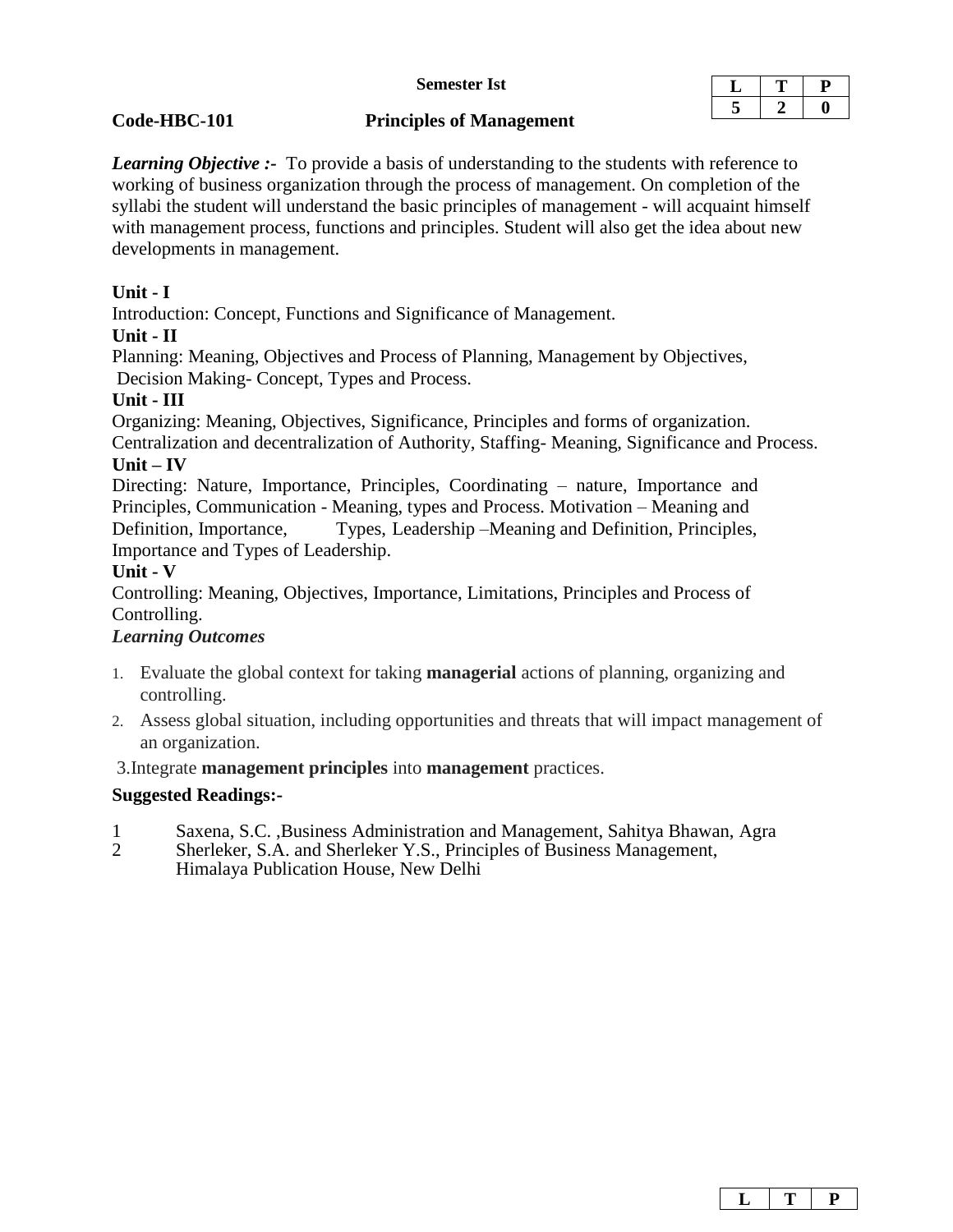

### **Code-HBC-102 Financial Accounting**

#### **HBC-102**

*Learning Objectives* – To providing understanding of nature, importance, structure of finance related areas and to impart knowledge regarding source of finance for a business.

#### **B.COM.-Ist Sem.**

**Unit – I** Meaning and Scope of Accounting, Accounting Principles, Accounting Equation, Accounting Conventions and Postulates, Double Entry System of Accounting.

- Unit II Hire Purchase and Installment Payment System.
- **Unit – III** Royalty Accounts, Insolvency Accounts of Individuals.s
- Unit **IV** Departmental and Branch accounting.
- **Unit – V** Admission of New Partners, Retirement and Death of a Partner, Dissolution of Partnership.

#### *Learning outcomes:-*

After studying this course, you should be able to:

- define meaning and scope of accounting and accounting principles
- explain the general purposes and functions of accounting
- explain the differences between management and financial accounting
- describe the main elements of financial accounting information assets, liabilities, revenue and expenses

#### **Suggested Reading:**

1.Lal, Jawahar, Accounting: Theory and Practice, Himalaya Publishing House, New Delhi

2. Sehgal, Ashok, Sehgal, Deepak, Advanced Financial Accounting. Taxmann's, New Delhi

3.Sharma, D.G., Financial Accounting, Taxmann's, New Delhi

4.Baker, Richard , Advanced Financial Accounting, Tata McGraw Hill, Publishing Company, New Delhi

5.Maheshwari, Advanced Accounting, Vikas Publishing House, New Delhi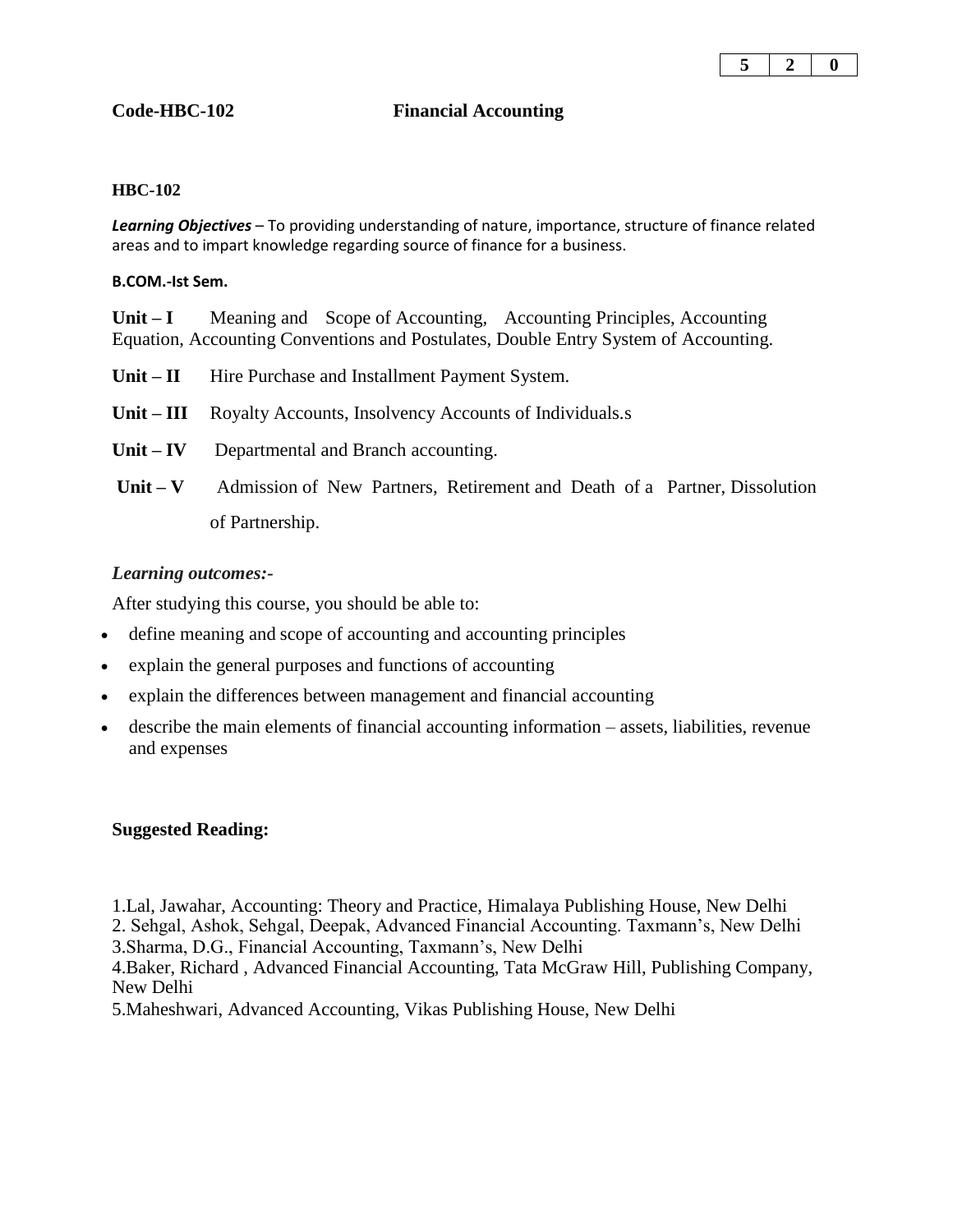**Code-HBC-103 Business Economics** 

| г |  |
|---|--|
|   |  |

#### **HBC-103**

*Learning Objectives - 1. Students will apply the basic theories of business economics in critical thinking and problem solving. 2. Students will be able to identify and use economics terminologies in oral and written* 

*communications.*

#### **Unit** 1 Introduction

Structure-Introduction, Meaning, Nature and Scope of Business Economics, Difference between Micro and Macro Economics, Tools for Analysis (Functional Relationships, Schedules, Graph, Equations), Goals of Firms (Economic Goals and Non-Economic Goals), Summary, Questions for Discussion

#### **Unit** 2 Demand Analysis

Structure-Introduction, Concept of Demand, The Law of Demand, Elasticity of Demand, Consumer Behaviour, Demand Forecasting and Demand Estimation, Summary, Questions for Discussion

#### **Unit** 3 Production and Cost Analysis

Structure-Introduction, Production Function, Law of Variable Proportions - The Three Stages, Law of Returns to Scale - The Three Stages, Economies and Diseconomies of Scale (Internal and External), Cost Analysis, Summary, Questions for Discussion

**Unit** 4 Pricing Under Various Market Conditions

Structure-Introduction, Perfect Competition, Monopoly, Monopolistic Competition, Oligopoly, Comparison between Different Market Structures, Summary, Questions for Discussion

*Learning Outcomes:-* After studying this course, you should be able to:

- define meaning and scope of Business Economics
- explain the general purposes and functions of Demand Analysis

#### **Suggested Readings:**

Sahoo, Jawahar, Business Economics: Theory and Practice, Himalaya Publishing House, New Delhi

Pillai, Ashok, Bharti, Deepak, Advanced Economic. Taxmann's, New Delhi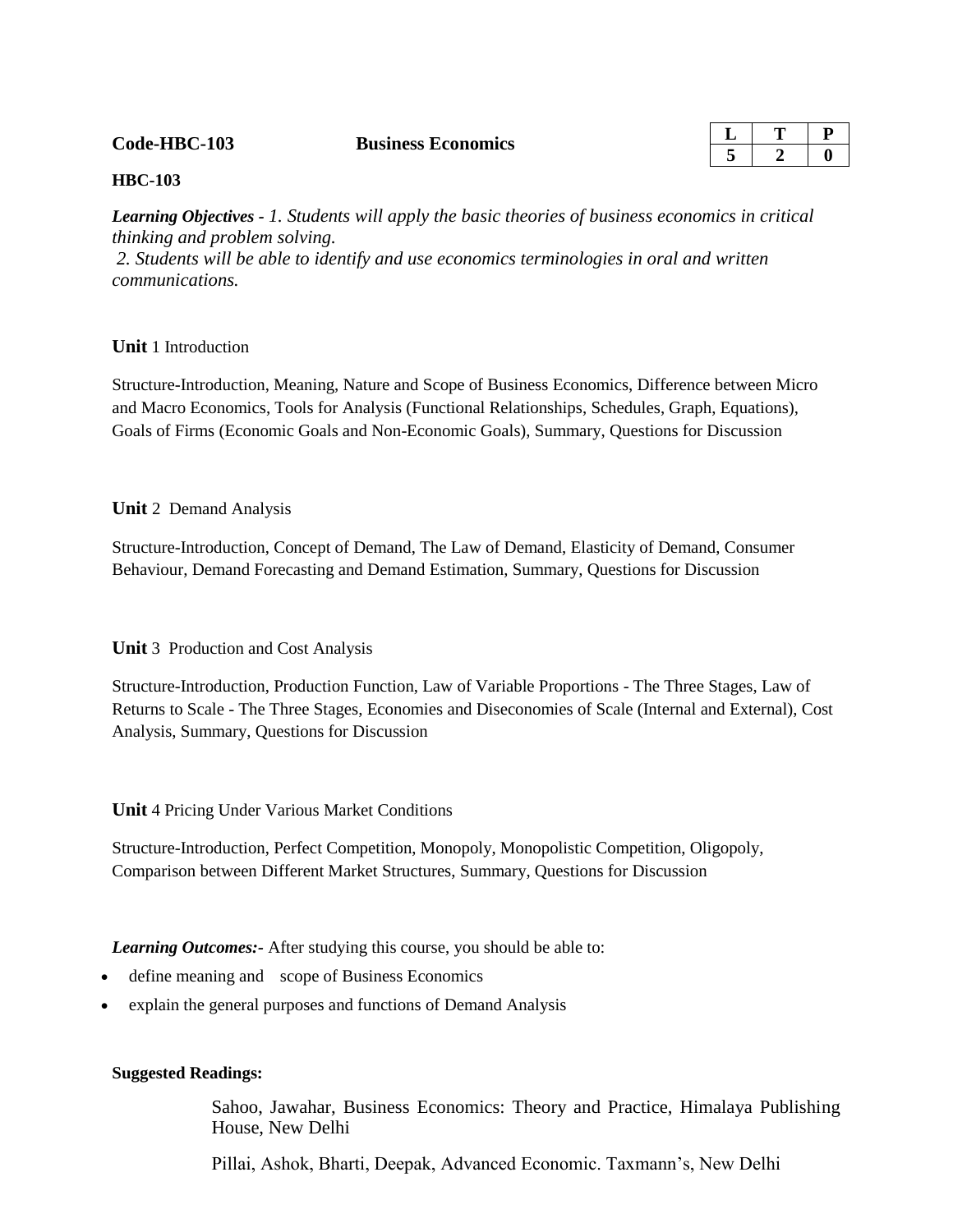#### **Code-HBC-104 Business Communication**

#### *Learning Objectives:-*

1) To understand the concept, process and importance of English communication.

2)To develop skills of effective communication - both written and oral.

3) To help students to acquaint with application of communication skills in the business world

#### **Unit -1. Language of Communication**:

- Verbal and Non-verbal
- $\triangleright$  (Spoken and Written)
- $\triangleright$  Personal, Social and Business
- $\triangleright$  Barriers and Strategies
- $\triangleright$  Intra-personal, Inter-personal and Group communication

#### **Unit-2. Speaking Skills**:

- $\triangleright$  Monologue
- $\triangleright$  Dialogue
- $\triangleright$  Group Discussion
- $\triangleright$  Effective Communication/Mis- Communication
- $\triangleright$  Interview
- $\triangleright$  Public Speech

#### **Unit-3. Reading and Understanding**

- $\triangleright$  Close Reading
- $\triangleright$  Comprehension
- $\triangleright$  Summary Paraphrasing
- $\triangleright$  Analysis and Interpretation
- $\triangleright$  Translation(from Indian language to English and vice-versa)
- Literary/Knowledge Texts

#### **Unit-4. Writing Skills**

- $\triangleright$  Documenting
- $\triangleright$  Report Writing
- $\triangleright$  Making notes
- $\triangleright$  Letter writing

**Learning Outcomes:-** completion of the English Communications, students will be able to:

- 1. Communicate effectively in oral, written, and other forms of discourse.
- 2. Demonstrate an ability to work effectively in collaborative learning and problem-solving environments.
- 3. Craft thoughtful, creative texts that demonstrate a keen sensitivity to language, form, style, and effect.
- 4. Analyze texts closely and critically, demonstrating how language, style, form and genre create effects and shape meanings.
- 5. Articulate an understanding of how cultural, historical, and ideological contexts condition both the creation and the reception of texts across time and in today's complex, diverse world.

#### **Recommended Readings:**

- 1. *Fluency in English*  Part II, Oxford University Press, 2006.
- 2. *Business English*, Pearson, 2008.
- *3. Language, Literature and Creativity*, Orient Blackswan, 2013.
- 4. *Language through Literature* (forthcoming) ed. Dr. Gauri Mishra,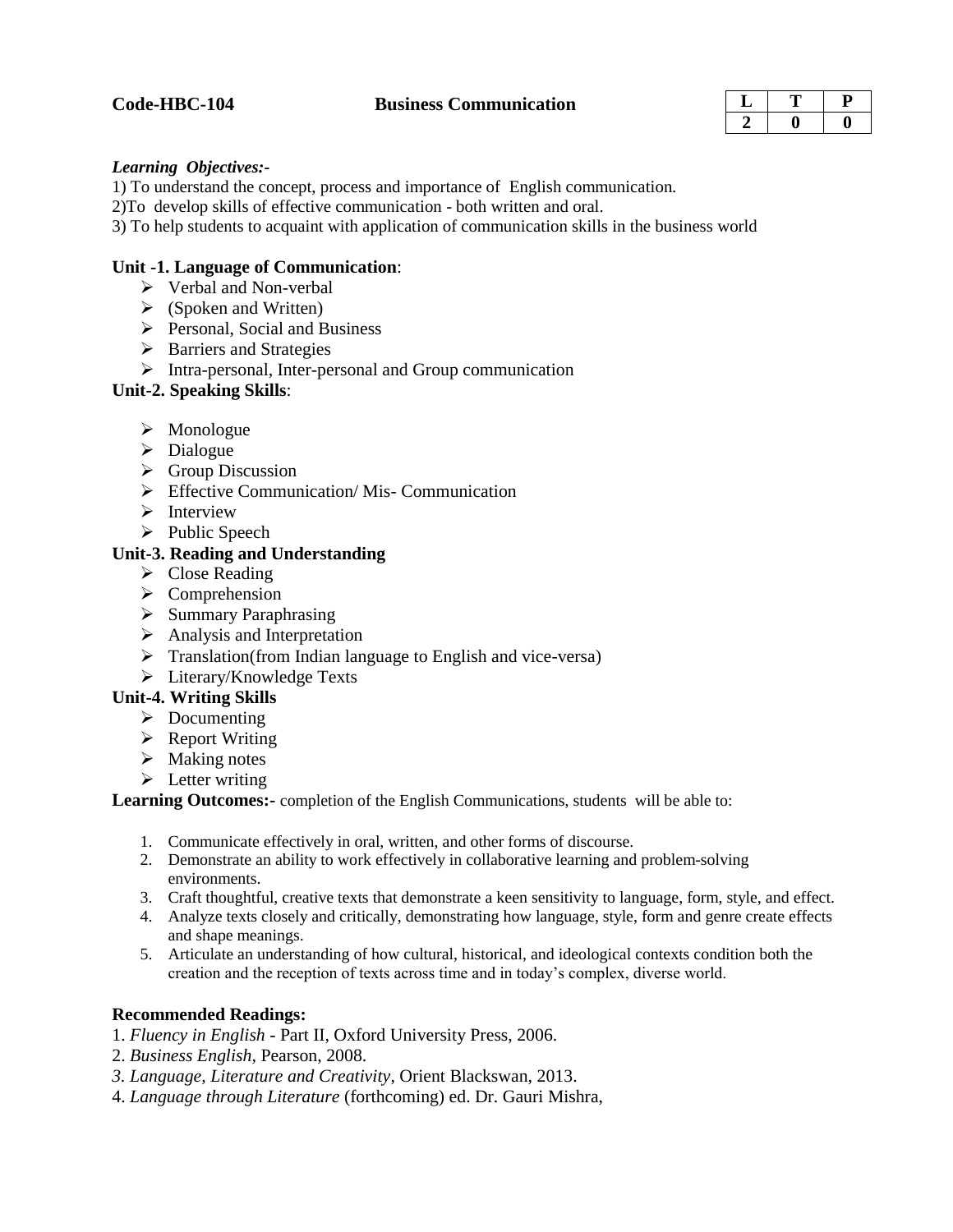# **Learning Objectives:**

- To engage the students in understanding rural realities
- To identify and select existing innovative technologies, enable customization of technologies, or devise implementation method for innovative solutions, as per the local needs.
- To leverage the knowledge base of the institutions to devise processes for effective implementation of various government programmes
- To understand causes for rural distress and poverty and explore solutions for the same
- To apply classroom knowledge of courses to field realities and thereby improve quality of learning

# **UNIT: 1**

# **Quality of rural life in villages and Unnat Bharat Abhiyan:**

Introduction to Unnat Bharat Abhiyan - concept, scope and objectives, rural life, rural society, cast and gender relations, rural values with respect to community, nature and resources, elaboration of "Soul of India lies in villages" – (Gandhi Ji), Rural infrastructure, problems in rural area.

# Assignment: - 2

Prepare a map (Physical , visual and digital) of the village you visited and write an essay about inter-family relation in that village

# **UNIT: 2**

# **Rural economy and livelihood :**

Agriculture, farming, land ownership pattern, water management, animal husbandry, non-farm livelihoods and artisans, rural entrepreneurs, rural market

# **Assignment: 1**

Describe your analysis of rural household economy, it's challenges and possible pathways to address them.

Group discussion in class- (4)

# **Field visit 3**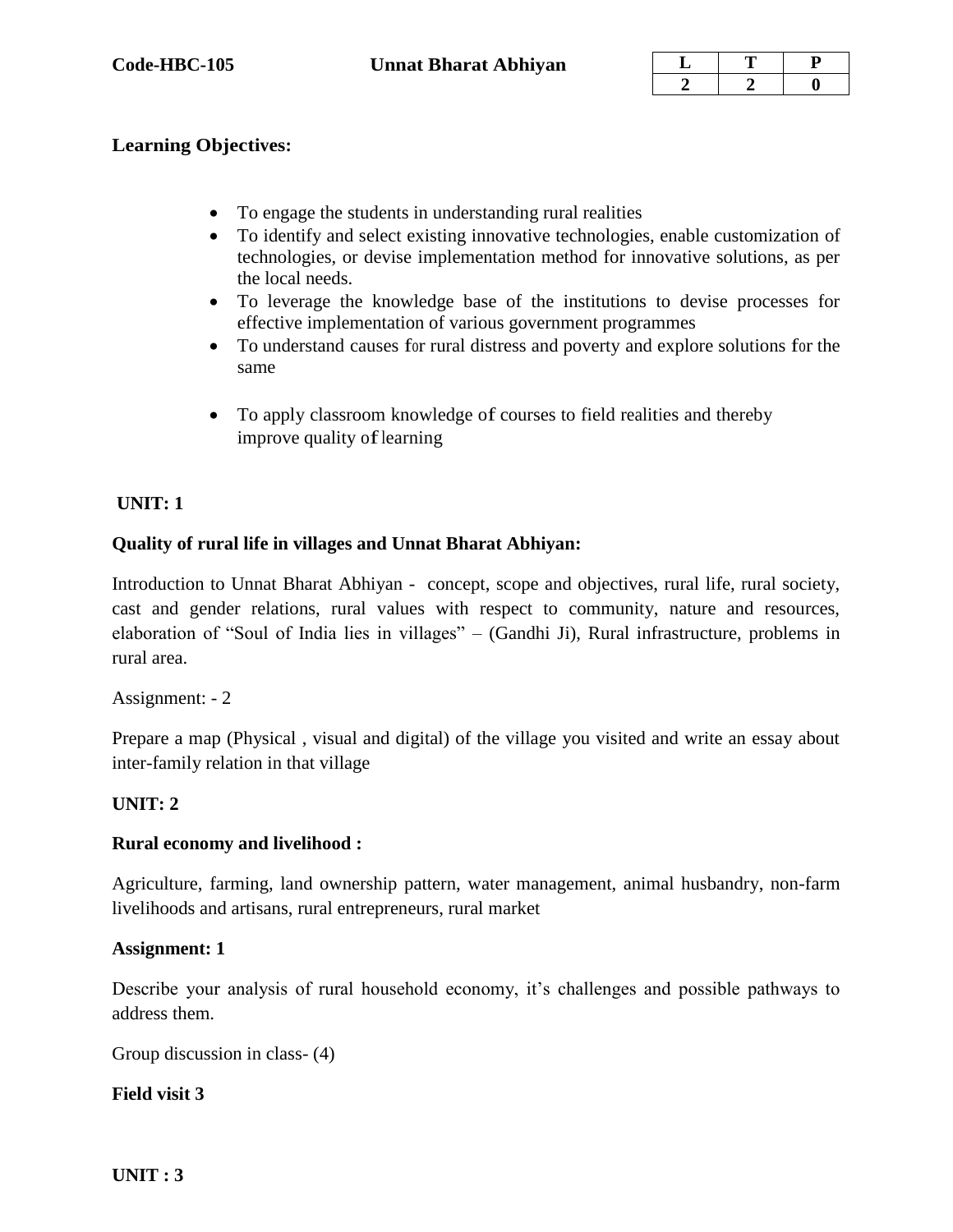# **Rural Institutions: 2**

History of Rural Development, Traditional rural organizations, Self Help Groups, Gram Swaraj and 3- Tier Panchayat Raj Institutions(Gram Sabha, Gram Panchayat, Standing Committee), local civil society, local administration.Introduction to Constitution, Constitutional Amendments in Panchayati Raj – Fundamental Rights and Directive Principles.

# **Assignment 2**

Panchayati Raj institutions in villages? What would you suggest to improve their effectiveness? Present a case study (written or audio-visual).

# **Field Visit – 4**

**UNIT : 4**

# **Rural Development Programmes: 2**

National programmes - Sarva Shiksha Abhiyan, Beti Bachao, Beti Padhao, Ayushman Bharat, Swatchh Bharat, PM Awass Yojana, Skill India, Gram Panchayat Decentralised Planning, NRLM, MNREGA, etc

Written Assignment – 2

Describe the benefits received and challenges faced in the delivery of one of these programmes in the rural community, gve suggestions about improving implementation of the programme for the rural poor

Field work:

Each student selects one programme for field visit

# **Field based practical activities:**

- Interaction with SHG women members, and study of their functions and challenges; planning for their skill building and livelihood activities
- Visit MGNREGS project sites, interact with beneficiaries and interview functionaries at the work site
- Field visit to Swachh Bharat project sites, conduct analysis and initiate problem solving measures
- Conduct Mission Antyodaya surveys to support under Gram Panchayat Development Plan(GPDP)
- Interactive community exercise with local leaders, panchayat functionaries, grass-root officials and local institutions regarding village development plan preparation and resource mobilization
- Visit Rural Schools *I* mid-day meal centres, study Academic and infrastructural resources and gaps
- Participate in Gram Sabha meetings, and study community participation
- Associate with Social audit exercises at the Gram Panchayat level, and interact with programme beneficiaries
- Attend Parent Teacher Association meetings, and interview school drop outs